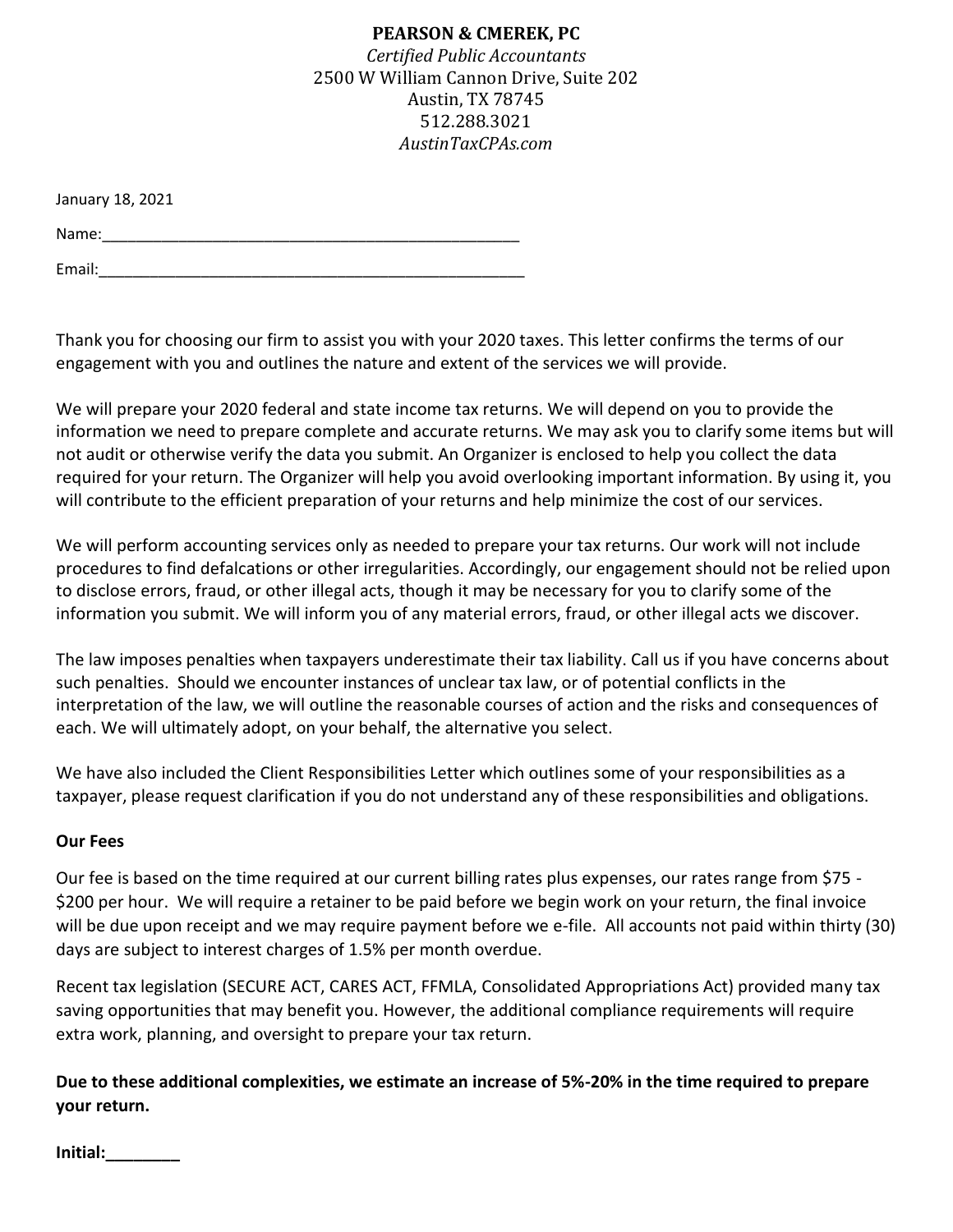Page 2, January 18, 2021

We will return your original records to you at the end of this engagement. Store these records, along with all supporting documents, in a secure location. We retain copies of your records and our work papers from your engagement for up to four years, after which these documents will be destroyed.

Review all tax-return documents carefully before signing them. Our engagement to prepare your 2020 tax returns will conclude with e-filing of your return(s).

Thank you for the opportunity to be of service. If you have any questions, contact our office at 512.288.3021

Sincerely,

*Pearson & Cmerek, PC*

Signature:\_\_\_\_\_\_\_\_\_\_\_\_\_\_\_\_\_\_\_\_\_\_\_\_\_\_\_\_\_\_\_\_\_\_\_\_\_\_\_\_\_\_\_\_\_

Taxpayer Name:\_\_\_\_\_\_\_\_\_\_\_\_\_\_\_\_\_\_\_\_\_\_\_\_\_\_\_\_\_\_\_\_\_\_\_\_\_\_\_\_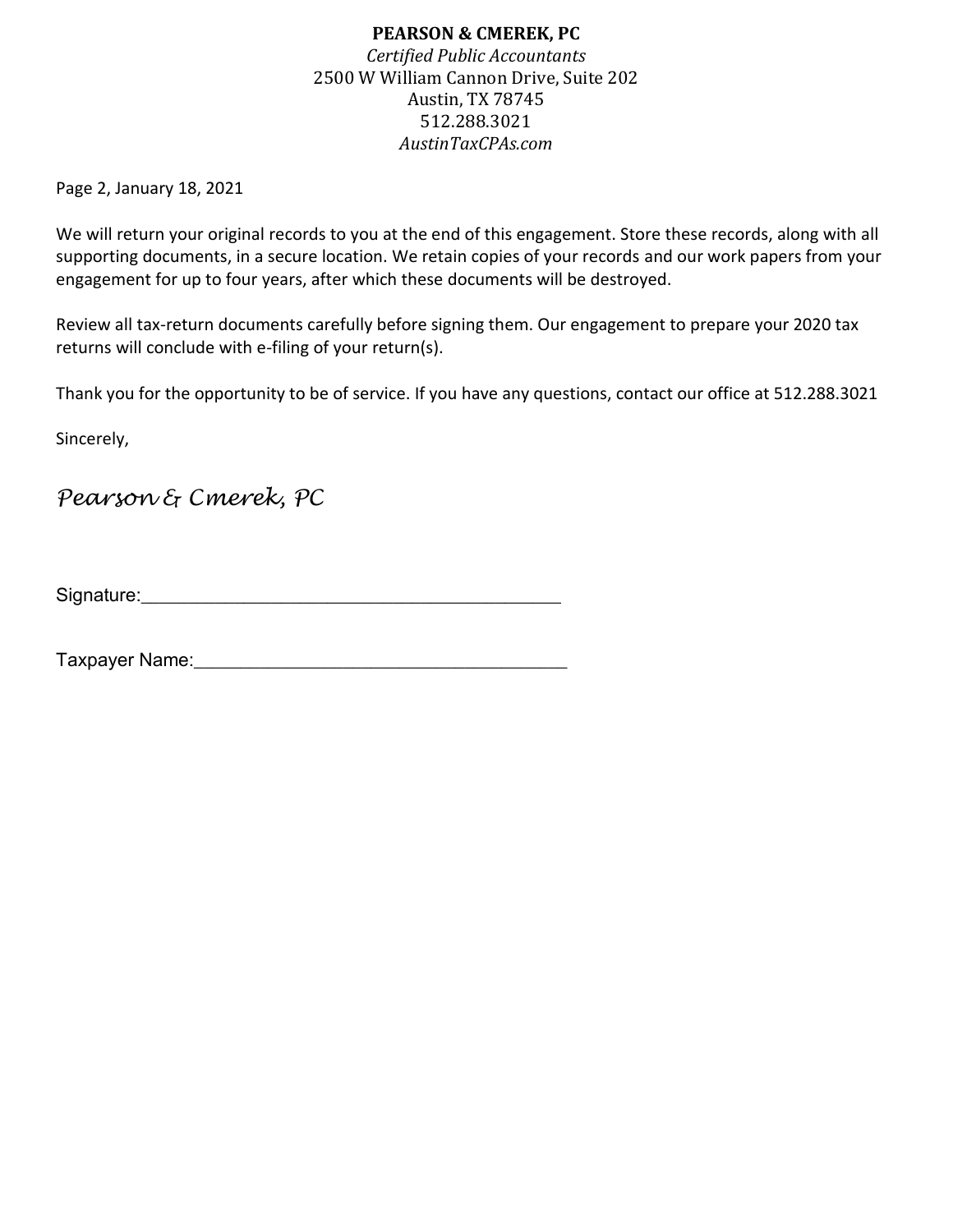### **Client Responsibilities**

Please read the following list of client responsibilities. If you do NOT fully understand your responsibilities and obligations, please contact our office for clarification.

- **Income -** Provide us with your tax documents and other supporting data needed to prepare your tax returns. It is your obligation to provide us with accurate and complete information, including worldwide income.
- **Documentation -** You are responsible for maintaining adequate documentation to substantiate the accuracy and completeness of your tax returns. You should retain all documents that provide evidence and support for reported income, credits, and deductions on your returns. You are responsible for adequacy of all such documents. **We recommend keeping all receipts AND corresponding bank and credit card statements.**
- **Personal expenses -** Unless we are otherwise advised, you are responsible for confirming that personal expenses, if any, are segregated from business expenses and expenses such as meals, travel, and entertainment, vehicle use, gifts, and related expenses, are supported by necessary records required by IRS.
- **Bookkeeping assistance -** We may deem it necessary to provide you with accounting and bookkeeping assistance solely for the purpose of preparing the income tax returns. Additional charges will apply for such services.

### **FOR BUSINESS SCHEDULES WITH EMPLOYEES AND/OR INDEPENDENT CONTRACTORS**

- o **Employment records** You are responsible for obtaining Forms I-9, Employment Eligibility Verification Form from each new employee at the time of employment. In addition, Federal Form W-4, Employee's Withholding Allowance Certificate and new hire reporting.
- o **Worker classification -** You are responsible for determining the correctness of any employment relationship which you have deemed to be that of an independent contractor. Payroll tax withholding and related employer payroll tax implications result from this determination. We recommend obtaining a Form W-9 Request for Taxpayer Identification Number and Certification, signed by the independent contractor.
- o **Vehicle deduction substantiation -** IRS is using preparer penalties to strongly encourage tax preparers to educate taxpayers about proper documentation for vehicle expenses. **Estimating business mileage/vehicle expenses has never been a valid way to substantiate the deduction and the entire deduction could be disallowed by IRS**. The taxpayer must either:
	- Keep a contemporaneous log with details on location, distance, and business purpose or
	- Re-create a mileage log using corroborative evidence such as appointment book, calendar, odometer readings, etc. The recreated log must be done before our firm files the tax return. We will require a signed substantiation statement if you are claiming vehicle expenses on your tax return.
- o **1099-MISC issuance** You are responsible to engage our firm to prepare the Form 1099-MISC for contractors if necessary. Form 1099-MISC need to be issued to non-incorporated vendors who receive more than \$600 in payments for services or rents. Please contact Lisa, lisa@atcpas.com, by December 15 to determine if necessary.
- o **Management responsibilities -**Pearson& Cmerek, PC. in its sole professional judgment, reserves the right to refuse to take any action that could be construed as making management decisions or performing management functions on your behalf. However, we may provide advice and recommendations to assist management in performing its functions and making decisions.
- o **Errors, fraud, or theft -** Our engagement does not include any procedures designed to discover errors, fraud, or theft. Therefore, our engagement cannot be relied upon to disclose such matters.
- **Extensions of Time to File Tax Returns - The original filing due dates for your tax return are April 15th, for federal. It may become necessary to apply for an extension of the filing deadline if there are unresolved tax issues or delays in processing, or if we do not receive all of the necessary information from you on a timely basis. Applying for an extension of time to file may extend the time available for a government agency to undertake an audit of your tax return or may**